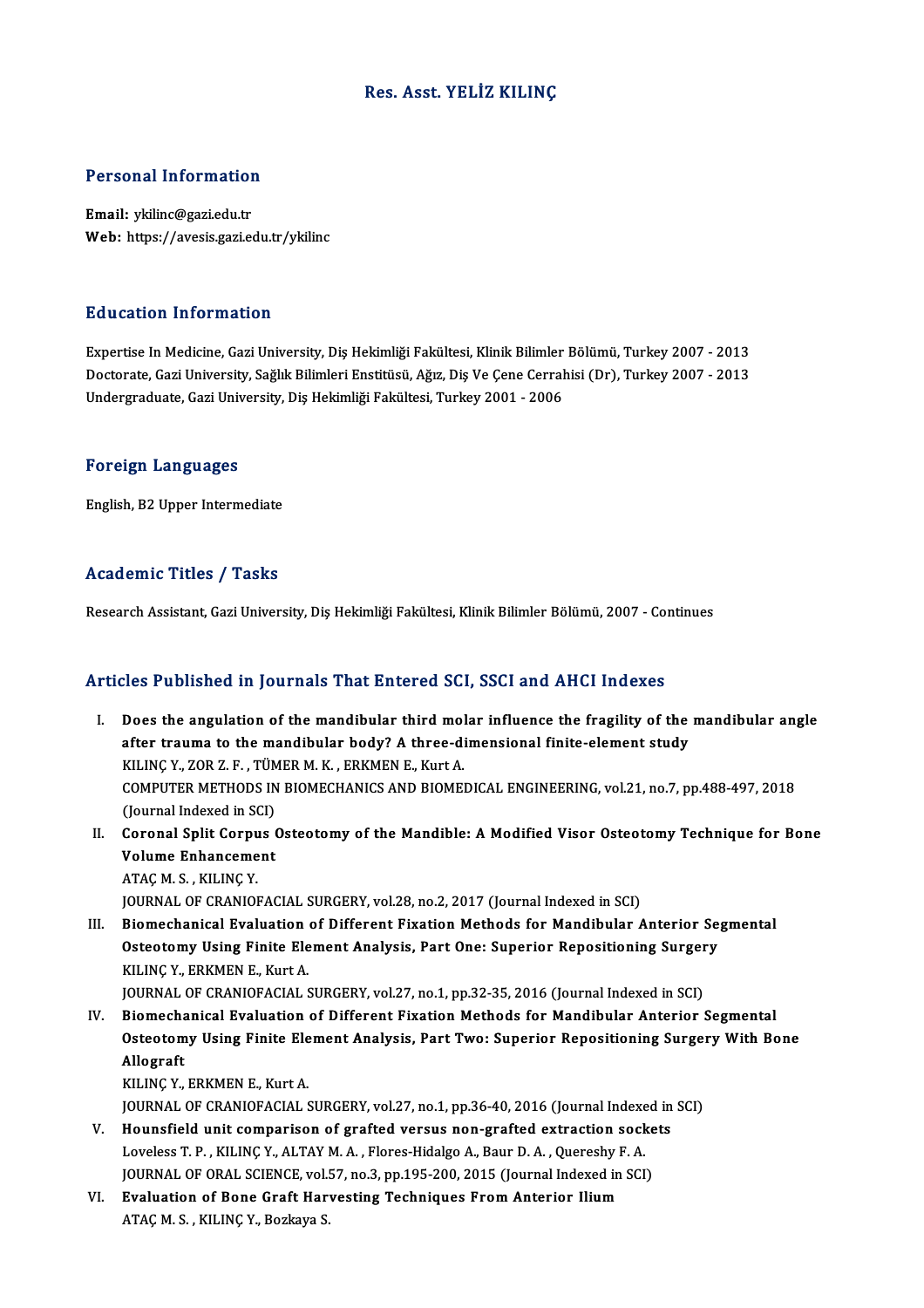JOURNAL OF CRANIOFACIAL SURGERY, vol.25, no.4, pp.1418-1421, 2014 (Journal Indexed in SCI)<br>I. Bane Creft for the Besenstruction of the Javy.

- VII. J-Bone Graft for the Reconstruction of the Jaws<br>ATAC M. S., KILINC Y. **JOURNAL OF CRANIOI<br>J-Bone Graft for the<br>ATAÇ M. S. , KILINÇ Y.<br>JOUPNAL OF CRANIOI** JOURNAL OF CRANIOFACIAL SURGERY, vol.25, no.4, pp.1468-1469, 2014 (Journal Indexed in SCI) ATAÇ M. S. , KILINÇ Y.<br>JOURNAL OF CRANIOFACIAL SURGERY, vol.25, no.4, pp.1468-1469, 2014 (Journal Indexed in SCI)<br>VIII. Dental treatment of a patient with central sleep apnea and phobic anxiety under sedation: report o
- JOURNAL OF CRANIOFACIAL SURGERY<br>Dental treatment of a patient with<br>a case and clinical considerations<br>FULINC V. ISIF P **Dental treatmer<br>a case and clini<br>KILINÇ Y., IŞIK B.<br>OPAL SURCERY G** a case and clinical considerations<br>KILINÇ Y., IŞIK B.<br>ORAL SURGERY ORAL MEDICINE ORAL PATHOLOGY ORAL RADIOLOGY, vol.114, no.5, 2012 (Journal Indexed in<br>SCI) KILINÇ Y., IŞIK B.
- ORAL SURGERY ORAL MEDICINE ORAL PATHOLOGY ORAL RADIOLOGY, vol.114, no.5, 2012 (Journal Indexed in SCI)<br>SCI)<br>IX. Unusually severe limitation of the jaw attributable to fibrodysplasia ossificans progressiva: a case<br>report wi SCI)<br>Unusually severe limitation of the jaw attributable to fi<br>report with cone-beam computed tomography findings<br>OPHAN K. Uranik L. O. FRKMEN E. KU INC V. Unusually severe limitation of the jaw at<br>report with cone-beam computed tomogr<br>ORHAN K., Uyanik L. O. , ERKMEN E., KILINÇ Y.<br>ORAL SURGERY ORAL MEDICINE ORAL RATHO report with cone-beam computed tomography findings<br>ORHAN K., Uyanik L. O. , ERKMEN E., KILINÇ Y.<br>ORAL SURGERY ORAL MEDICINE ORAL PATHOLOGY ORAL RADIOLOGY, vol.113, no.3, pp.404-409, 2012 (Journal<br>Indoved in SCD. ORHAN K., Uyan<br>ORAL SURGERY<br>Indexed in SCI)<br>Re: Odenteser ORAL SURGERY ORAL MEDICINE ORAL PATHOLOGY ORAL RADIOLOGY, vol.113, no.3, pp.404-409, 2012 (Journal Indexed in SCI)<br>X. Re: Odontogenic keratocyst in a 5-year-old child: a rare cause of maxillary swelling in children<br>KARACA
- Indexed in SCI)<br>Re: Odontogenic keratocyst in a<br>KARACA İ. R. , KILINÇ Y., Oeztemel A.<br>JOUPNAL OF PLASTIC PECONSTRUC Re: Odontogenic keratocyst in a 5-year-old child: a rare cause of maxillary swelling in children<br>KARACA İ. R. , KILINÇ Y., Oeztemel A.<br>JOURNAL OF PLASTIC RECONSTRUCTIVE AND AESTHETIC SURGERY, vol.61, no.5, pp.587, 2008 (Jo

KARACA İ. R. , KILINÇ Y., Oeztemel A.<br>JOURNAL OF PLASTIC RECONSTRUCTIVE AND AESTHETIC SURGERY, vol.61, no.5, pp.587, 2008 (Journal Indexed<br>in SCI)

## Articles Published in Other Journals<br>  $\therefore$   $\therefore$   $\therefore$   $\therefore$   $\therefore$   $\therefore$   $\therefore$   $\therefore$   $\therefore$   $\therefore$   $\therefore$   $\therefore$   $\therefore$   $\therefore$   $\therefore$   $\therefore$   $\therefore$   $\therefore$   $\therefore$   $\therefore$   $\therefore$   $\therefore$   $\therefore$   $\therefore$   $\therefore$   $\therefore$   $\therefore$   $\therefore$   $\therefore$   $\therefore$   $\therefore$

| <b>Articles Published in Other Journals</b> |                                                                                                                     |  |
|---------------------------------------------|---------------------------------------------------------------------------------------------------------------------|--|
| L                                           | Mandibula ramus bölgesinde lokalize kompleks odontoma: Cerrahi sonrası 1 yıllık takip                               |  |
|                                             | SAMUR ERGÜVEN S., KILINÇ Y., DELİLBAŞI E., ATAK SEÇEN İ.                                                            |  |
|                                             | ADO Klinik Bilimler Dergisi, vol.11, no.2, pp.172-175, 2022 (Other Refereed National Journals)                      |  |
| П.                                          | Oral Prekanseröz Lezyonların Teşhis ve Tedavisi                                                                     |  |
|                                             | MOLLAOĞLU N., ÇANKAL D. A., PEKER İ., GÜLTEKİN S. E., KILINÇ Y.                                                     |  |
|                                             | ADO Klinik Bilimler Dergisi, vol.10, no.3, pp.159-164, 2021 (Other Refereed National Journals)                      |  |
| III.                                        | Anti-adhesion activity and physicochemical features of the surgical silk sutures coated with                        |  |
|                                             | Liquidambar orientalis styrax                                                                                       |  |
|                                             | Kılınç Y., Baygar T., Saraç N., Uğur A., Karaca İ. R.                                                               |  |
|                                             | Turkish Journal of Clinics and Laboratory, vol.11, no.5, pp.359-365, 2020 (Refereed Journals of Other Institutions) |  |
| IV.                                         | Liquidambar orientalis styrax ile kaplanan cerrahi ipek sütürlerin anti-adezyon aktivitesi ve                       |  |
|                                             | fizikokimyasal özellikleri                                                                                          |  |
|                                             | KARACA İ. R., KILINÇ Y., BAYGAR T., SARAÇ N., UĞUR A.                                                               |  |
|                                             | Turkish Journal of Clinics and Laboratory, no.5, pp.359-265, 2020 (Other Refereed National Journals)                |  |
| V.                                          | Evaluation of Dental Anxiety Before Oral Surgery in Epileptic Patients                                              |  |
|                                             | KILINÇ Y., Erguven S. S., Senel F. C., Karaoglanoglu S.                                                             |  |
|                                             | JOURNAL OF BASIC AND CLINICAL HEALTH SCIENCES, vol.4, no.2, pp.118-122, 2020 (Journal Indexed in ESCI)              |  |
| VI.                                         | Monitoring in Dentistry: A Retrospective Study                                                                      |  |
|                                             | ZOR Z. F., Sahin S., Yildirim O., KILINÇ Y., Binler B.                                                              |  |
|                                             | GAZI MEDICAL JOURNAL, vol.31, no.2, pp.169-173, 2020 (Journal Indexed in ESCI)                                      |  |
| VII.                                        | Comparison of different teaching methods for tooth extraction                                                       |  |
|                                             | KILINÇ Y., YAMAN D., Ayaz A., Samur Ergüven S., MOLLAOĞLU N.                                                        |  |
|                                             | Ortadoğu Tıp Dergisi, vol.11, no.3, pp.271-276, 2019 (Other Refereed National Journals)                             |  |
| VIII.                                       | Trigeminal Neuralgia in a Patient with Vascular Loop Triggered by Hypertension                                      |  |
|                                             | ŞAHİN Ş., KILINÇ Y., KARAN N. B. , ayrikcil s., YILMAZ D.                                                           |  |
|                                             | Journal of Anesthesia and Critical Care: Open Access, vol.9, no.1, 2017 (Refereed Journals of Other Institutions)   |  |
| IX.                                         | Modified Submental Intubation Approach in Two Patients Underwent Maxillofacial Surgery                              |  |
|                                             | Turgut H. C., ATAÇ M. S., ALKAN M., KILINÇ Y., ARSLAN M.                                                            |  |
|                                             | GAZI MEDICAL JOURNAL, vol.27, no.2, pp.87-88, 2016 (Journal Indexed in ESCI)                                        |  |
|                                             |                                                                                                                     |  |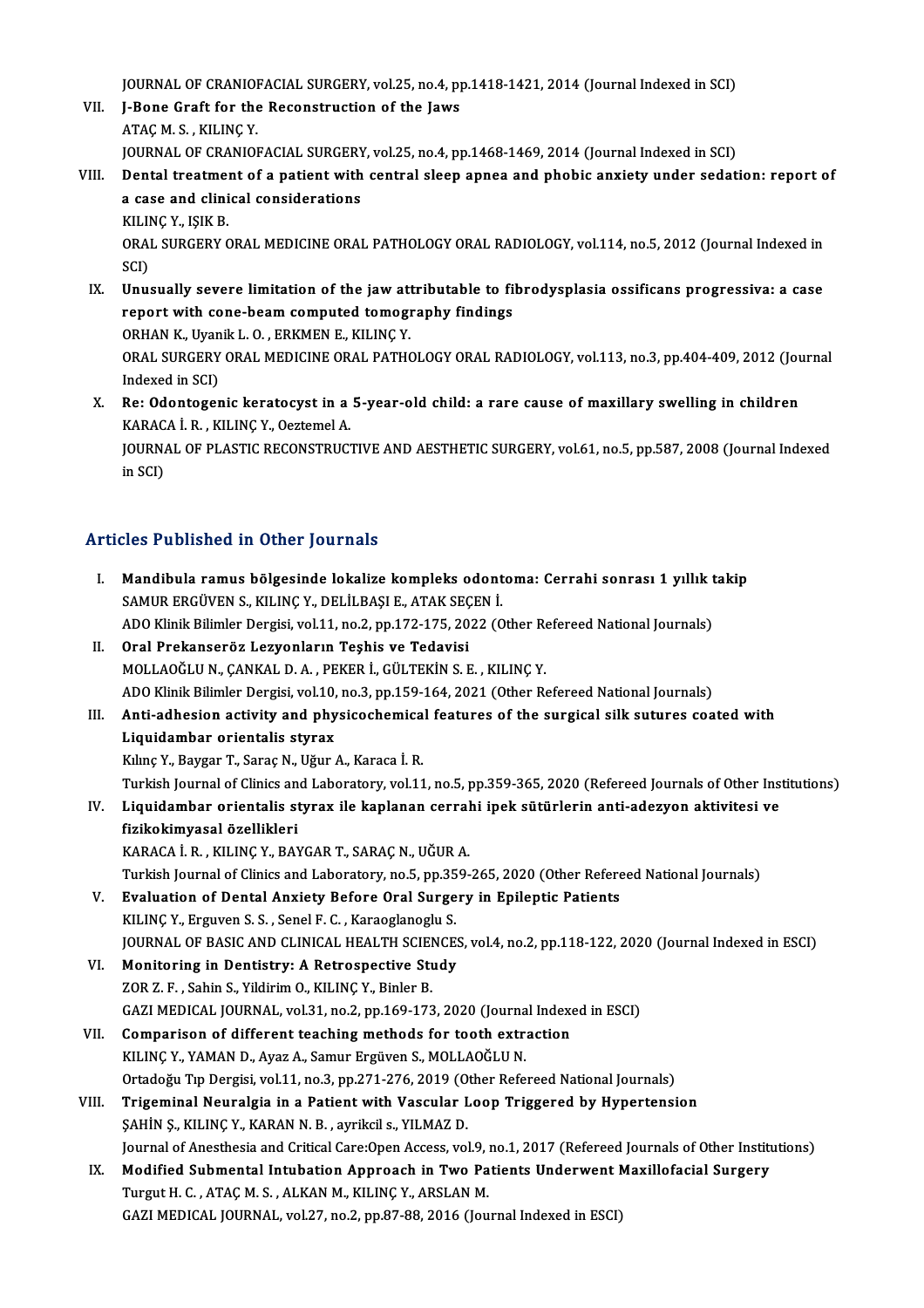| X.     | Our Sedation Experience on Mentally Retarded Patients                                                              |
|--------|--------------------------------------------------------------------------------------------------------------------|
|        | ALKAN M., KİP G., Sahin S., ATAÇ M. S., KILINÇ Y.                                                                  |
|        | JOURNAL OF CLINICAL AND ANALYTICAL MEDICINE, vol.6, no.4, pp.423-427, 2015 (Journal Indexed in ESCI)               |
| XI.    | Bir diş hekimliği fakültesi ağız diş ve çene cerrahisi kliniğine başvuran hastaların dental kaygı                  |
|        | düzeylerinin değerlendirilmesi                                                                                     |
|        | Samur Ergüven S., KILINÇ Y., DELİLBAŞI E. A., IŞIK B.                                                              |
|        | Acta Odontologica Turcica, vol.32, no.1, pp.7-11, 2015 (Other Refereed National Journals)                          |
| XII.   | Reflex epilepsy triggered by dental treatment A case report                                                        |
|        | Kılınç Y., Işık B., Sara Samur E., Arslan M.                                                                       |
|        | Atatürk Üniv Diş Hek Fak Derg Supplement, vol.12, pp.13-17, 2015 (Other Refereed National Journals)                |
| XIII.  | Retrospective Evaluation of Phobic or Handicapped Patient s Sedation Techniques for Dental                         |
|        | <b>Treatment</b>                                                                                                   |
|        | Isık B., Kılınç Y., Arslan M., Ataç M. S.                                                                          |
|        | Annual Research & Review in Biology, vol.4, no.10, pp.1551-1560, 2014 (Refereed Journals of Other Institutions)    |
| XIV.   | Diş hekimliği fakültesi birinci sınıf öğrencileri ile son sınıf öğrencilerinin dental kaygı korku                  |
|        | düzeylerinin karşılaştırmalı olarak değerlendirilmesi                                                              |
|        | Samur Ergüven S., IŞIK B., KILINÇ Y.                                                                               |
|        | Acta Odontologica Turcica, vol.30, no.2, pp.70-76, 2013 (Other Refereed National Journals)                         |
| XV.    | Dental İmplant Yüzey Özellikleri ve Biyolojik Ortamla Etkileşimler: Bölüm I: Doku İmplant                          |
|        | Etkileşimleri ve Moleküler Olaylar                                                                                 |
|        | KILINÇ Y., Samur Ergüven S., ERKMEN E.                                                                             |
|        | ADO Klinik Bilimler Dergisi, vol.5, no.1, pp.816-820, 2011 (Other Refereed National Journals)                      |
| XVI.   | Dental İmplant Yüzey Özellikleri ve Biyolojik Ortamla Etkileşimler: Bölüm II:İmplant Yüzeyleri ve                  |
|        | Özelikleri                                                                                                         |
|        | KILINÇ Y., Samur Ergüven S., ERKMEN E.                                                                             |
|        | ADO Klinik Bilimler Dergisi, vol.5, no.1, pp.821-827, 2011 (Other Refereed National Journals)                      |
| XVII.  | Peri-İmplant Hastalıklar                                                                                           |
|        | Samur Ergüven S., KILINÇ Y.                                                                                        |
|        | ADO Klinik Bilimler Dergisi, vol.4, no.4, pp.730-738, 2011 (Other Refereed National Journals)                      |
| XVIII. | Dental implant yüzey teknolojisinde yeni yaklaşımlar                                                               |
|        | KILINÇ Y., ERKMEN E.                                                                                               |
|        | Süleyman Demirel Üniversitesi Diş Hekimliği Fakültesi Dergisi, vol.3, no.1, pp.9-18, 2011 (Other Refereed National |
|        | Journals)                                                                                                          |
| XIX.   | İmplant kaybı risk faktörleri ve yüzeyin implant kaybına etkisi                                                    |
|        | KILINÇ Y., ERKMEN E.                                                                                               |
|        | ADO Klinik Bilimler Dergisi, vol.4, no.2, pp.595-602, 2010 (Other Refereed National Journals)                      |
|        |                                                                                                                    |
|        | <b>Books &amp; Book Chapters</b>                                                                                   |
| Ι.     | Otojen Greft Uygulamalarında İntraoral Donör Bölgeler                                                              |
|        | BOZKAYA S., KILINÇ Y., Öztürk D. N., Öztürk Ö.                                                                     |
|        | in: Güncel Ağız Diş ve Çene Cerrahisi Çalışmaları I, İlter UZEL, Mehmet KÜRKÇÜ, Editor, Akademisyen Kitabevi,      |
|        | Ankara, pp 135-162, 2019                                                                                           |
| П.     | Trombosit konsantrelerinin oral ve maksillofasiyal cerrahide kullanımı                                             |
|        | <b>VILING V</b>                                                                                                    |

KILINÇY.

Trombosit konsantrelerinin oral ve maksillofasiyal cerrahide kullanımı<br>KILINÇ Y.<br>in: Güncel Ağız Diş ve Çene Cerrahisi Çalışmaları I, İlter Uzel, Mehmet Kürkçü, Editor, Akademisyen Kitabevi,<br>Ankara, pp.117.134.2019. KILINÇ Y.<br>in: Güncel Ağız Diş ve Çene<br>Ankara, pp.117-134, 2019<br>Knanive fasival distraksi in: Güncel Ağız Diş ve Çene Cerrahisi Çalışmal<br>Ankara, pp.117-134, 2019<br>III. Kraniyofasiyal distraksiyon osteogenezi<br>KU NG V

Ankara, pp.117-134, 2019<br>III. Kraniyofasiyal distraksiyon osteogenezi<br>KILINÇY.

in: Güncel Ağız Diş ve Çene Cerrahisi Çalışmaları I, İlter Uzel, Mehmet Kürkçü, Editor, Akademisyen Kitabevi,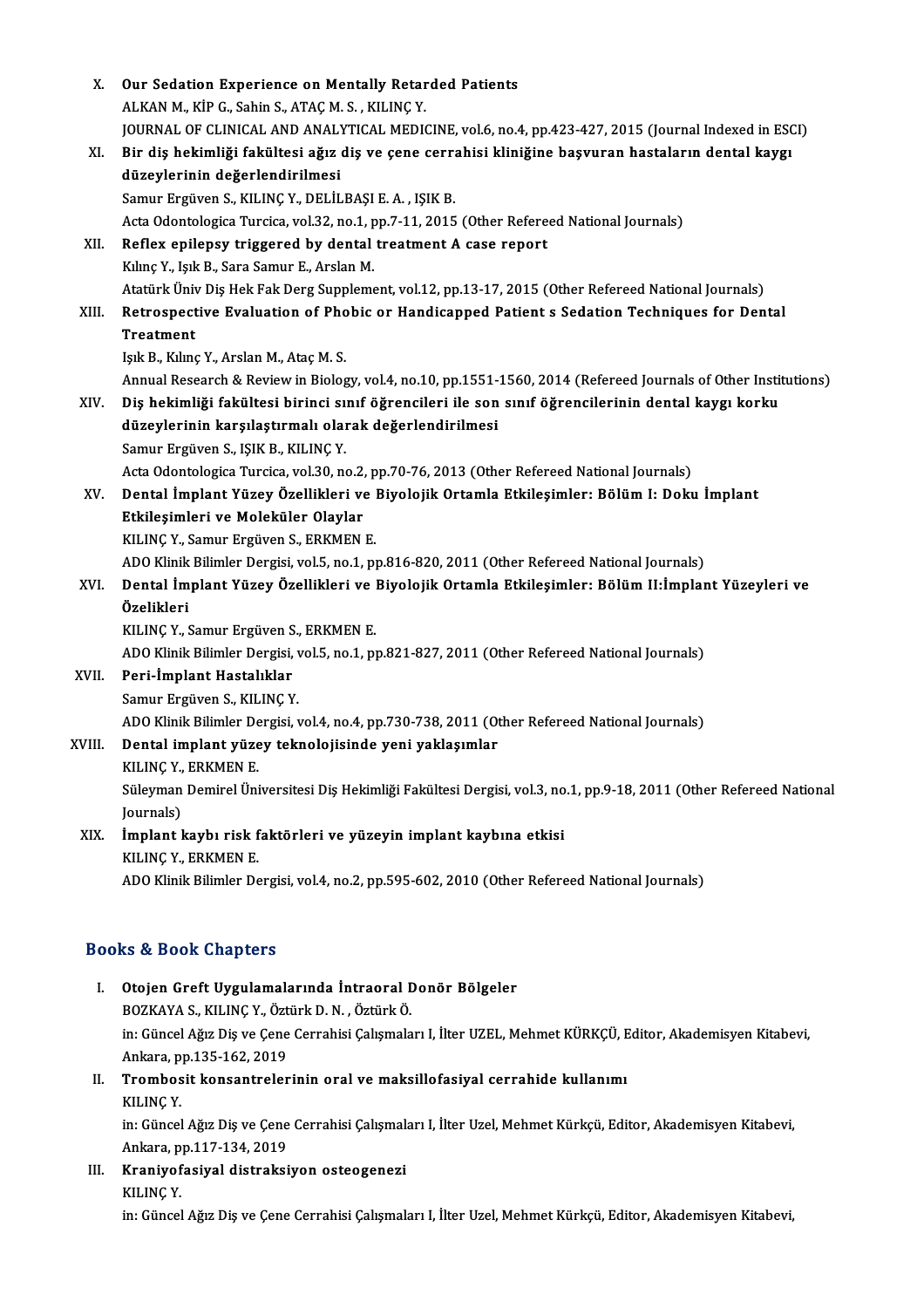# Ankara, pp.215-226, 2019<br>Refereed Congress / Symposium Publications in Proceedings

| Refereed Congress / Symposium Publications in Proceedings |                                                                                                                                                       |  |
|-----------------------------------------------------------|-------------------------------------------------------------------------------------------------------------------------------------------------------|--|
| L.                                                        | Primer Ostium Maksillaris, Aksesuar Ostium Maksillaris ve Schneiderian Membranın prevelansının<br>Konik Işınlı Bilgisayarlı Tomografi ile incelenmesi |  |
|                                                           | Eberliköse H., KILINÇ Y., Gülen O., YILMAZ D.                                                                                                         |  |
|                                                           | 27. Uluslararası TAOMS Kongresi, 27 - 30 September 2020                                                                                               |  |
| Н.                                                        | An experimental investigation of aconitine in trigeminal neuralgia.                                                                                   |  |
|                                                           | ÇANKAL D. A., AKKOL E., KILINÇ Y., İLHAN M.                                                                                                           |  |
|                                                           | 3rd International Eurasian Conferece on Biological and Chemical Sciences, Ankara, Turkey, 19 - 20 March 2020                                          |  |
| III.                                                      | Kindler sendromlu hastada anestezi yönetimi                                                                                                           |  |
|                                                           | ŞENGEL N., Has Selmi N., KILINÇ Y., TOPRAK M. E.                                                                                                      |  |
|                                                           | 3. Uluslararası Hipokrat Tıp ve Sağlık Bilimleri Kongresi, Ankara, Turkey, 6 - 07 March 2020                                                          |  |
| IV.                                                       | Yetersiz Alveolar Kemiğin Titanyum Bariyer ile Rekonstrüksiyonu:İki Olgu Sunumu ve Uzun Dönem                                                         |  |
|                                                           | Takibi                                                                                                                                                |  |
|                                                           | Ulutürk H., KILINÇ Y., Eberliköse G., YILMAZ D., Özcan G.                                                                                             |  |
|                                                           | Gazi Üniversitesi Diş Hekimliği Fakültesi 1. Genç Akademisyenler Kongresi, Ankara, Turkey, 20 - 21 February 2020                                      |  |
| V.                                                        | POLYOSTOTIC FIBROUS DYSPLASIA INVOLVING MAXILLOFACIAL REGION                                                                                          |  |
|                                                           | KILINÇ Y., İzgi E., Nazlı A. N., Yücel Z. E., ATAK İ.                                                                                                 |  |
|                                                           | TURKISH ASSOCIATION OF ORAL ANDMAXILLOFACIAL SURGERY 26th INTERNATIONAL SCIENTIFIC CONGRESS,                                                          |  |
|                                                           | Kyrenia, Cyprus (Kktc), 28 April - 02 May 2019                                                                                                        |  |
| VI.                                                       | Monitoring in Dentistry: A Retrospective Study<br>ZOR Z. F., ŞAHİN Ş., Yıldırım Ö., KILINÇ Y., Binler B.                                              |  |
|                                                           | 107th FDI World Dental Congress, San-Francisco, Costa Rica, 5 - 08 September 2019, vol.69, pp.54                                                      |  |
| VII.                                                      | Shell technique for the reconstruction of maxilla                                                                                                     |  |
|                                                           | BOZKAYA S., KILINÇ Y., POLAT S.                                                                                                                       |  |
|                                                           | 26. Uluslararası TAOMS Kongresi, Girne, Cyprus (Kktc), 28 April - 02 May 2019                                                                         |  |
| VIII.                                                     | POLYOSTOTIC FIBROUS DYSPLASIA INVOLVING MAXILLOFACIAL REGION                                                                                          |  |
|                                                           | KILINÇ Y., İzgi E., Nazlı A. N., Yücel Z. E., Atak İ.                                                                                                 |  |
|                                                           | 26. Uluslararası TAOMS Kongresi, Girne, Cyprus (Kktc), 28 April - 02 May 2019                                                                         |  |
| IX.                                                       | POLYOSTOTIC FIBROUS DYSPLASIA INVOLVING MAXILLOFACIAL REGION                                                                                          |  |
|                                                           | KILINÇ Y., izgi e., NAZLI A. N., YÜCEL Z. E., ATAK İ.                                                                                                 |  |
|                                                           | TAOMS 26.ULUSLARARASI BİLİMSEL KONGRESİ, Girne, Cyprus (Kktc), 28 April - 02 May 2019                                                                 |  |
| X.                                                        | Sedasyon altında tedavi gören epileptik hastaların retrospektif değerlendirmesi                                                                       |  |
|                                                           | ZOR Z. F., KILINÇ Y., Yıldırım Ö., Binler B., ŞAHİN Ş.                                                                                                |  |
|                                                           | TDB 24. Uluslararası Dişhekimliği Kongresi, Ankara, Turkey, 27 - 30 September 2018                                                                    |  |
| XI.                                                       | 'Sedasyon altında tedavi gören epileptik hastaların retrospektif değerlendirilmesi- Retrospective                                                     |  |
|                                                           | evaluation of epileptic patients treated under sedation'                                                                                              |  |
|                                                           | ZOR Z. F., KILINÇ Y., YILDIRIM Ö., BİNLER B., ŞAHİN Ş.<br>TDB 24. Uluslararası Dişhekimliği Kongresi, Ankara, Turkey, 27 - 30 September 2018          |  |
| XII.                                                      | İmplant destekli hibrit overdenture protez vakalarında alternatif bir yaklaşım: İmplant destekli                                                      |  |
|                                                           | "Toronto protez" vaka sunumu.                                                                                                                         |  |
|                                                           | EĞİLMEZ F., ÇEKİÇ NAGAŞ I., KILINÇ Y., YILMAZ D.                                                                                                      |  |
|                                                           | 25. Uluslararası TAOMS Kongresi, Girne, Cyprus (Kktc), 13 - 17 May 2018                                                                               |  |
| XIII.                                                     | Diş implant destekli köprü başarısızlığının rehabilitasyonu: Bir vaka raporu.                                                                         |  |
|                                                           | ÇEKİÇ NAGAŞ I., EĞİLMEZ F., KILINÇ Y., ÖZDEMİR B.                                                                                                     |  |
|                                                           | 25. Uluslararası TAOMS Kongresi, Girne, Cyprus (Kktc), 13 - 17 May 2018                                                                               |  |
| XIV.                                                      | Yaşlı bir hastada maksillada büyük rezidüel kist: Bir olgu bildirimi.                                                                                 |  |
|                                                           | Samur Ergüven S., Felek S., KILINÇ Y.                                                                                                                 |  |
|                                                           |                                                                                                                                                       |  |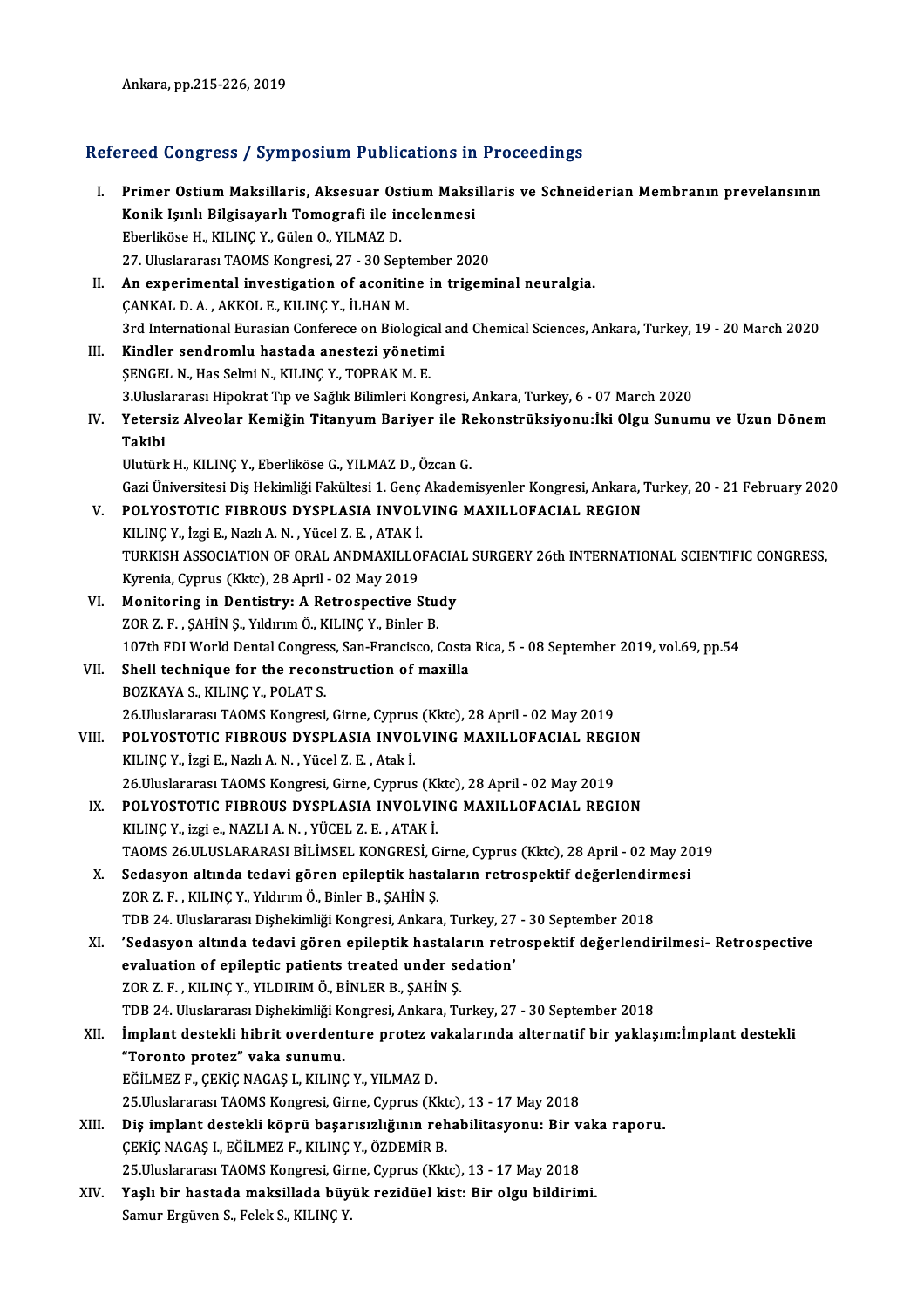25. Uluslararası TAOMS Kongresi, Girne, Cyprus (Kktc), 13 - 17 May 2018 25.Uluslararası TAOMS Kongresi, Girne, Cyprus (Kktc), 13 - 17 May 2018<br>XV. Monitörizasyon altında dental tedavileri gerçekleşen hastaların retrospektif analizi.<br>ZOR Z. E. KU INC V. Vildinim Ö. Birler B. SAHİN S. 25.Uluslararası TAOMS Kongresi, Girne, Cyprus (KK<br>Monitörizasyon altında dental tedavileri gerç<br>ZOR Z. F., KILINÇ Y., Yıldırım Ö., Binler B., ŞAHİN Ş.<br>25 Uluslararası TAOMS Kongresi, Girne, Gunus (KL Monitörizasyon altında dental tedavileri gerçekleşen hastaların r<br>ZOR Z. F. , KILINÇ Y., Yıldırım Ö., Binler B., ŞAHİN Ş.<br>25.Uluslararası TAOMS Kongresi, Girne, Cyprus (Kktc), 13 - 17 May 2018<br>Sedasyon altında dantal tedav XOR Z. F. , KILINÇ Y., Yıldırım Ö., Binler B., ŞAHİN Ş.<br>25.Uluslararası TAOMS Kongresi, Girne, Cyprus (Kktc), 13 - 17 May 2018<br>XVI. Sedasyon altında dental tedavileri gerçekleşen hastaların retrospektif analizi<br>200 7 E 25.Uluslararası TAOMS Kongresi, Girne, Cyprus (Kktc), 13 - 17 May 2018<br>Sedasyon altında dental tedavileri gerçekleşen hastaların retros<sub>l</sub><br>ZOR Z. F. , KILINÇ Y., Yıldırım Ö., Binler B., ŞAHİN Ş. Sedasyon altında dental tedavileri gerçekleşen hastaların retrosp<br>ZOR Z. F. , KILINÇ Y., Yıldırım Ö., Binler B., ŞAHİN Ş.<br>25.Uluslararası TAOMS Kongresi, Girne, Cyprus (Kktc), 13 - 17 May 2018<br>Bifasfanat ve redystaraniya h XVII. Bifosfonat ve radyoterapiye bağlı çene osteonekrozu: Olgu Sunumu.<br>Ulutürk H., KILINC Y., YILMAZ D. 25. Uluslararası TAOMS Kongresi, Girne, Cyprus (Kktc), 13 - 17 May 2018 25.Uluslararası TAOMS Kongresi, Girne, Cyprus (Kktc), 13 - 17 May 2018 Ulutürk H., KILINÇ Y., YILMAZ D.<br>25.Uluslararası TAOMS Kongresi, Girne, Cyprus (Kktc), 13 - 17 May 2018<br>XVIII. Üçüncü molar diş angulasyonunun mandibular açı frajilitesine etkisi-Sonlu elemanlar çalışması.<br>XVII.NG V. ZOR Z 25.Uluslararası TAOMS Kongresi, Girne, Olislar<br>Üçüncü molar diş angulasyonunun ı<br>KILINÇ Y., ZOR Z. F. , ERKMEN E., Kurt A.<br>25 Huselararası TAOMS Kongresi, Girne 1 Üçüncü molar diş angulasyonunun mandibular açı frajilitesine et<br>KILINÇ Y., ZOR Z. F. , ERKMEN E., Kurt A.<br>25.Uluslararası TAOMS Kongresi, Girne, Cyprus (Kktc), 13 - 17 May 2018<br>Kısmi diş eksikliğine sahin bir baştanın diş KILINÇ Y., ZOR Z. F. , ERKMEN E., Kurt A.<br>25.Uluslararası TAOMS Kongresi, Girne, Cyprus (Kktc), 13 - 17 May 2018<br>XIX. Kısmi diş eksikliğine sahip bir hastanın diş destekli sabit ve implant destekli hibrit protezler ile 25.Uluslararası TAOMS F<br>Kısmi diş eksikliğine s<br>tedavisi:Vaka raporu<br>FĞİLMEZ E. GEKİC NAC Kısmi diş eksikliğine sahip bir hastanın d<br>tedavisi:Vaka raporu<br>EĞİLMEZ F., ÇEKİÇ NAGAŞ I., KILINÇ Y., Taş N.<br>25 Hluslanarası TAQMS Kangrasi Girne Gunnu tedavisi:Vaka raporu<br>EĞİLMEZ F., ÇEKİÇ NAGAŞ I., KILINÇ Y., Taş N.<br>25.Uluslararası TAOMS Kongresi, Girne, Cyprus (Kktc), 13 - 17 May 2018<br>Mandibulanın Provın tümörü:Vaka ranoru. EĞİLMEZ F., ÇEKİÇ NAGAŞ I., KILINÇ Y., Taş N.<br>25.Uluslararası TAOMS Kongresi, Girne, Cyprus (<br>XX. Mandibulanın Brown tümörü:Vaka raporu.<br>ATAÇ M. S. , KILINÇ Y., ZOR Z. F. , YILDIRIM B. 25.Uluslararası TAOMS Kongresi, Girne, Cypru<br>Mandibulanın Brown tümörü:Vaka rapoı<br>ATAÇ M. S. , KILINÇ Y., ZOR Z. F. , YILDIRIM B.<br>25 Uluslararası TAOMS Kongresi, Girne, Gunru Mandibulanın Brown tümörü:Vaka raporu.<br>ATAÇ M. S. , KILINÇ Y., ZOR Z. F. , YILDIRIM B.<br>25.Uluslararası TAOMS Kongresi, Girne, Cyprus (Kktc), 13 - 17 May 2018<br>Konstekistik odentejenik tümön vekseynu senrebi elenek tedevisi ATAÇ M. S. , KILINÇ Y., ZOR Z. F. , YILDIRIM B.<br>25.Uluslararası TAOMS Kongresi, Girne, Cyprus (Kktc), 13 - 17 May 2018<br>XXI. Keratokistik odontojenik tümör vakasının cerrahi olarak tedavisi: Enükleasyon ve likit nitroje 25.Uluslararası TAOMS Kor<br>Keratokistik odontojeni<br>kriyoterapi uygulaması.<br>Illutürk H. KILINC V. VILM Keratokistik odontojenik tüm<br>kriyoterapi uygulaması.<br>Ulutürk H., KILINÇ Y., YILMAZ D.<br>25 Uluslararası TAOMS Kongresi kriyoterapi uygulaması.<br>Ulutürk H., KILINÇ Y., YILMAZ D.<br>25.Uluslararası TAOMS Kongresi, Girne, Cyprus (Kktc), 13 - 17 May 2018<br>TEMPOROMANDİRUL AR DİSEONKSİYONUN OKLUZAL SRLİNT VE I Ulutürk H., KILINÇ Y., YILMAZ D.<br>25.Uluslararası TAOMS Kongresi, Girne, Cyprus (Kktc), 13 - 17 May 2018<br>XXII. TEMPOROMANDİBULAR DİSFONKSİYONUN OKLUZAL SPLİNT VE PREGABALİN İLE TEDAVİSİ 25.Uluslararası TAOMS Kongresi, Girne, Cyprus (Kk<br>TEMPOROMANDİBULAR DİSFONKSİYONUN OK<br>KILINÇ Y., ÇEKİÇ NAGAŞ I., ŞAHİN Ş., KAHRAMAN S.<br>TÜRK ORAL VE MAKSİLLI OFASİYAL CERRAHİ DER TEMPOROMANDİBULAR DİSFONKSİYONUN OKLUZAL SPLİNT VE PREGABALİN İ<br>KILINÇ Y., ÇEKİÇ NAGAŞ I., ŞAHİN Ş., KAHRAMAN S.<br>TÜRK ORAL VE MAKSİLLLOFASİYAL CERRAHİ DERNEĞİ. TAOMS'xx17, 23 - 27 May 2017<br>İnfratamnaral fossa ve maksillar KILINÇ Y., ÇEKİÇ NAGAŞ I., ŞAHİN Ş., KAHRAMAN S.<br>TÜRK ORAL VE MAKSİLLLOFASİYAL CERRAHİ DERNEĞİ. TAOMS'xx17, 23 - 27 May 2017<br>XXIII. İnfratemporal fossa ve maksiller sinüse yerleşmiş ektopik pozisyonlu gömülü yirmi yaş TÜRK ORAL VE MAKSİLLLOFASİYAL CERRAHİ DERNEĞİ. TAOMS'xx17, 23 - 27 May 2017<br>İnfratemporal fossa ve maksiller sinüse yerleşmiş ektopik pozisyonlu gömülü yi:<br>Modifiye Caldwell-Luc Prosedürü ile çıkartılması.Nadir görülen bir İnfratemporal fossa ve maksiller sinüse<br>Modifiye Caldwell-Luc Prosedürü ile çık<br>ZOR Z. F., KILINÇ Y., ATAÇ M. S., YÜCEL Z. E.<br>TAQMS 24. III USLARASI KONCRESI RODI Modifiye Caldwell-Luc Prosedürü ile çıkartılması.Nadir görülen bir vaka rap<br>ZOR Z. F. , KILINÇ Y., ATAÇ M. S. , YÜCEL Z. E.<br>TAOMS 24. ULUSLARARASI KONGRESİ, BODRUM,TÜRKİYE, Turkey, 23 - 27 May 2017<br>Farklı all an faur dizay ZOR Z. F., KILINÇ Y., ATAÇ M. S., YÜCEL Z. E.<br>TAOMS 24. ULUSLARARASI KONGRESİ, BODRUM,TÜRKİYE,<br>XXIV. Farklı all-on-four dizaynlarının biyomekanik analizi TAOMS 24. ULUSLARARASI KONGRESİ, E<br>Farklı all-on-four dizaynlarının biyo<br>KILINÇ Y., ZOR Z. F. , ERKMEN E., Kurt A.<br>24 Huselararesi TAOMS Kongresi Muğla KILINÇ Y., ZOR Z. F., ERKMEN E., Kurt A.<br>24.Uluslararası TAOMS Kongresi, Muğla, Turkey, 23 - 27 May 2017 KILINÇ Y., ZOR Z. F. , ERKMEN E., Kurt A.<br>24.Uluslararası TAOMS Kongresi, Muğla, Turkey, 23 - 27 May 2017<br>XXV. All-on-four konseptine göre yerleştirilmiş aktif ve pasif dizaynlı implantların üç boyutlu sonlu<br>alamanlar 24.Uluslararası TAOMS Kongresi, Muğla, Tur<br>All-on-four konseptine göre yerleştirili<br>elemanlar analizi ile değerlendirilmesi<br>70P 7 F - KU INC V ERKMEN F - Kurt A All-on-four konseptine göre yerleşt:<br>elemanlar analizi ile değerlendirilm<br>ZOR Z. F., KILINÇ Y., ERKMEN E., Kurt A.<br>24 Uluslararası TAOMS Kongresi Muğla elemanlar analizi ile değerlendirilmesi<br>20R Z. F. , KILINÇ Y., ERKMEN E., Kurt A.<br>24.Uluslararası TAOMS Kongresi, Muğla, Turkey, 23 - 27 May 2017 ZOR Z. F. , KILINÇ Y., ERKMEN E., Kurt A.<br>24.Uluslararası TAOMS Kongresi, Muğla, Turkey, 23 - 27 May 2017<br>XXVI. Treatment of temporomandibular dysfunction with occlusal splint and pregabalin<br>KILING V. GEKİC NACAS L SAH 24.Uluslararası TAOMS Kongresi, Muğla, Turkey, 23<br>Treatment of temporomandibular dysfunction<br>KILINÇ Y., ÇEKİÇ NAGAŞ I., ŞAHİN Ş., KAHRAMAN S.<br>Türk Oral ve Maksillefasiyal Cerrebi Derneği 24. Ulu Treatment of temporomandibular dysfunction with occlusal splint and pregabalin<br>KILINÇ Y., ÇEKİÇ NAGAŞ I., ŞAHİN Ş., KAHRAMAN S.<br>Türk Oral ve Maksillofasiyal Cerrahi Derneği 24. Uluslararası Bilimsel Kongresi, 23 - 27 May 2 KILINÇ Y., ÇEKİÇ NAGAŞ I., ŞAHİN Ş., KAHRAMAN S.<br>Türk Oral ve Maksillofasiyal Cerrahi Derneği 24. Uluslararası Bilimsel Kongresi, 23 - 27 May 2017<br>XXVII. İnfratemporal fossa ve maksiller sinüse yerleşmiş ektopik pozisyonlu Türk Oral ve Maksillofasiyal Cerrahi Derneği 24. Uluslararası Bilimsel Kongresi, 23 - 27 May 2017<br>**İnfratemporal fossa ve maksiller sinüse yerleşmiş ektopik pozisyonlu gömülü yirmi ya**<br>Modifiye Cald-Well Luc Prosedürü ile İnfratemporal fossa ve maksiller sin<br>Modifiye Cald-Well Luc Prosedürü il<br>ZOR Z. F., KILINÇ Y., ATAÇ M. S., Yücel E.<br>24 Uluslararası TAQMS Kangrasi Muğla Modifiye Cald-Well Luc Prosedürü ile çıkartılması: Nadir görülen bir vaka raporu<br>ZOR Z. F. , KILINÇ Y., ATAÇ M. S. , Yücel E.<br>24.Uluslararası TAOMS Kongresi, Muğla, Turkey, 23 - 27 May 2017 XXVIII. İnfratemporal fossa ve maksiller sinüse yerleşmiş ektopik pozisyonlu gömülü 20 yaş dişlerinin 24.Uluslararası TAOMS Kongresi, Muğla, Turkey, 23 - 2<br>İnfratemporal fossa ve maksiller sinüse yerleşm<br>modifiye caldwell-luc prosedürü ile çıkartılması<br>70P 7 E - KU INC V-ATAC M-S - VÜCEL 7 E İnfratemporal fossa ve maksiller sinüse<br>modifiye caldwell-luc prosedürü ile çık:<br>ZOR Z. F. , KILINÇ Y., ATAÇ M. S. , YÜCEL Z. E.<br>TAQMS 24 Uluslarares: Bilimsel Kanspesi, 22 modifiye caldwell-luc prosedürü ile çıkartılması<br>ZOR Z. F. , KILINÇ Y., ATAÇ M. S. , YÜCEL Z. E.<br>TAOMS 24.Uluslararası Bilimsel Kongresi, 23 - 27 May 2017<br>Oneentral fistülün polatinal retasyonal flan ile kanatıl ZOR Z. F. , KILINÇ Y., ATAÇ M. S. , YÜCEL Z. E.<br>TAOMS 24.Uluslararası Bilimsel Kongresi, 23 - 27 May 2017<br>XXIX. Oroantral fistülün palatinal rotasyonel flep ile kapatılması<br>Hutürk H. KU INC Y. YU MAZ D. TAOMS 24.Uluslararası Bilimsel |<br><mark>Oroantral fistülün palatinal ı</mark><br>Ulutürk H., KILINÇ Y., YILMAZ D.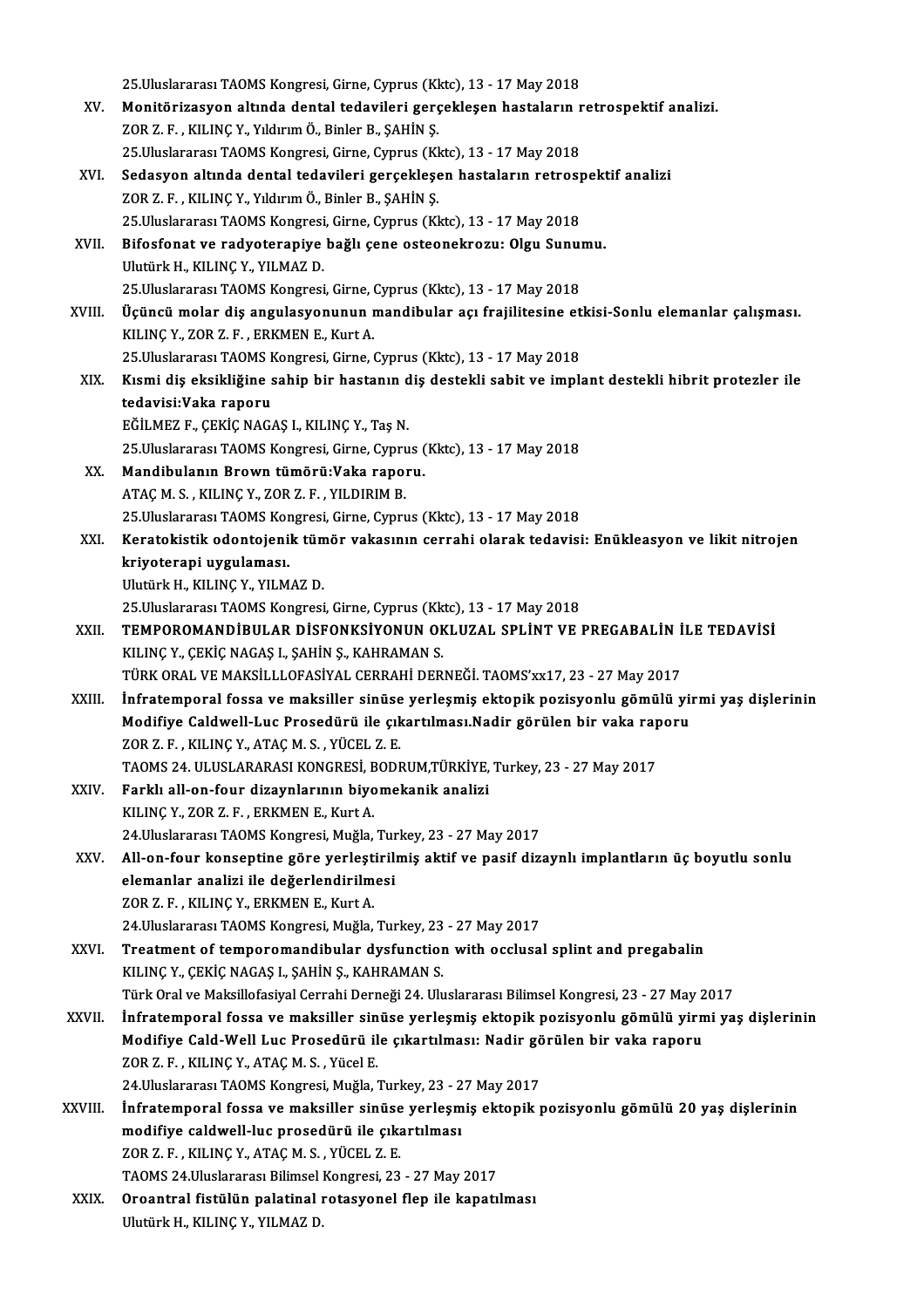|               | 24. Uluslararası TAOMS Kongresi, Muğla, Turkey, 23 - 27 May 2017                                                                  |
|---------------|-----------------------------------------------------------------------------------------------------------------------------------|
| XXX.          | 10 yaşındaki çocukta ameloblastomanın konservatif tedavisi                                                                        |
|               | KILINÇ Y., ÖZTÜRK M., BANİ M., BARIŞ E.                                                                                           |
|               | Türk Oral ve Maksillofasiyal Cerrahi Derneği 24. Uluslararası Blimsel Kongresi, 23 - 27 May 2017                                  |
| XXXI.         | İmplant sonrası şiddetli orofasiyal ağrı, yanlış tanı ve daha fazlası: Vaka raporu                                                |
|               | ŞAHİN Ş., KILINÇ Y., Ulutürk H., Ayrıkçil S., YILMAZ D.                                                                           |
|               | 24. Uluslararası TAOMS Kongresi, 23 - 27 May 2017                                                                                 |
| XXXII.        | Temporomandibular disfonksiyonun okluzal splint ve pregabalin ile tedavisi.                                                       |
|               | KILINÇ Y., ÇEKİÇ NAGAŞ I., ŞAHİN Ş., KAHRAMAN S.                                                                                  |
|               | 24. Uluslararası TAOMS Kongresi, Muğla, Turkey, 23 - 27 May 2017                                                                  |
| <b>XXXIII</b> | Bifosfonata bağlı gelişen çene osteonekrozunun trombositten zengin fibrin ile tedavisi                                            |
|               | KILINÇ Y., Kodaz T., Samur Ergüven S., DELİLBAŞI E. A.                                                                            |
|               | 24. Uluslararası TAOMS Kongresi, Muğla, Turkey, 23 - 27 May 2017                                                                  |
| <b>XXXIV</b>  | Mandibulanin Koronal split korpus osteotomisi: Kemik Hacmini artırmak için Modifiye Vizor                                         |
|               | osteotomisi                                                                                                                       |
|               | ATAÇ M. S., KILINÇ Y.                                                                                                             |
|               | 24. TAOMS ULUSLARASI BİLİMSEL KONGRESİ, 23 - 27 May 2017                                                                          |
| XXXV.         | Titanyum mesh ile alveoler kemik rekonstrüksiyonu                                                                                 |
|               | Ulutürk H., KILINÇ Y., Ayrıkçil S., YILMAZ D.                                                                                     |
|               | 24. Uluslararası TAOMS Kongresi, Muğla, Turkey, 23 - 27 May 2017                                                                  |
| XXXVI.        | Alloplastic reconstruction of bilateral type IV TMJ ankylosis with Zimmer-Biomet Stock TMJ systems                                |
|               | ATAÇ M. S., Yücel E., KILINÇ Y.                                                                                                   |
|               | 23rd Congress of the European Association for Cranio-Maxillo-Facial Surgery, Londrina, Brazil, 13 - 16 September                  |
|               | 2016                                                                                                                              |
| XXXVII.       | alloplastic reconstruction of bilateral type iv tmj ankylosis with biomet stock tmj systems                                       |
|               | ATAÇM S, YÜCEL Z E, KILINÇY<br>23 rd congress of the european association for craniomaxillofacial surgery, 13 - 16 September 2016 |
| XXXVIII.      | RECONSTRUCTION TMJ ALLOPLASTIC RECONSTRUCTION OF BILATERAL TYPE IV TMJ ANKLYLOSIS                                                 |
|               | WITH ZIMMER BIOMET STOCK TMJ SYSTEMS                                                                                              |
|               | ATAC M S , YÜCEL Z E , KILINC Y                                                                                                   |
|               | 23rd Congress of the European Association for Cranio Maxillo-Facial Surgery, 13 - 18 September 2016                               |
| <b>XXXIX</b>  | Irritation fibroma of the oral Mucosa A case report                                                                               |
|               | Ulutürk H., KILINÇ Y., Ayrikçil S., YILMAZ D.                                                                                     |
|               | TAOMS, 14 - 17 July 2016                                                                                                          |
| XL.           | Finite Element Analysis in Orthognathic Surgery                                                                                   |
|               | KILINÇ Y., ATAÇ M. S., ERKMEN E.                                                                                                  |
|               | 22nd Interneational Congress of Turkish Association of Oral and Maxillofacial Surgeons, 26 - 30 May 2016                          |
| XLI.          | Osteoma of the Mandibular Condyle A Rare Case Report                                                                              |
|               | zor f. z., KILINÇ Y., BOZKAYA S., sarıkır ç., ATAÇ M. S.                                                                          |
|               | 22nd Interneational Congress of Turkish Association of Oral and Maxillofacial Surgeons, 26 - 30 May 2016                          |
| XLII.         | Coronal split osteotomy of the mandible A modified visor osteotomy technique                                                      |
|               | ATAÇ M. S., KILINÇ Y.                                                                                                             |
|               | 22nd Interneational Congress of Turkish Association of Oral and Maxillofacial Surgeons, 26 - 30 May 2016                          |
| XLIII.        | J bone graft for the reconstruction of jaws                                                                                       |
|               | ATAÇ M. S., KILINÇ Y.                                                                                                             |
|               | 22nd Interneational Congress of Turkish Association of Oral and Maxillofacial Surgeons, 26 - 30 May 2016                          |
| XLIV.         | Biomechanical analysis of titanium plates and screws in mandibular angle fractures and sagittal split                             |
|               | ramus osteotomies                                                                                                                 |
|               | KILINÇ Y., ATAÇ M. S., ATİK F., ÖZKAN A.                                                                                          |
|               | 22nd Interneational Congress of Turkish Association of Oral and Maxillofacial Surgeons, 26 - 30 May 2016                          |
| XLV.          | Maksillada ossifying fibrom Bir olgu bildirimi                                                                                    |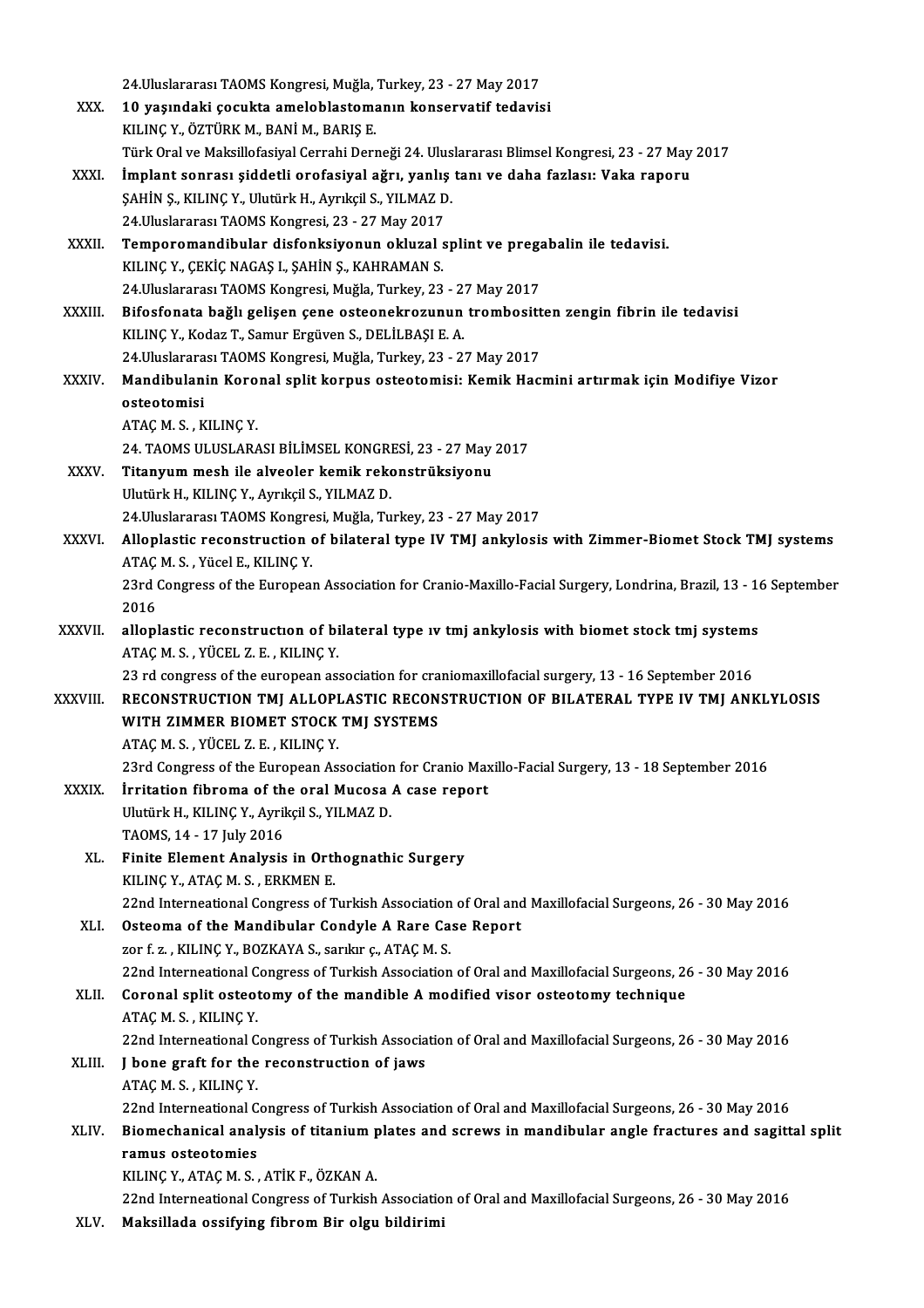|             | ZOR Z. F., KILINÇ Y., Şengüven B., YÜCEL Z. E.                                                                                                             |
|-------------|------------------------------------------------------------------------------------------------------------------------------------------------------------|
|             | 23. Uluslararası TAOMS Kongresi, Muğla, Turkey, 26 - 30 May 2016                                                                                           |
| <b>XLVI</b> | Oral mukozanın irritasyon fibromu:Bir vaka raporu                                                                                                          |
|             | Ulutürk H., KILINÇ Y., Ayrıkçil S., YILMAZ D.                                                                                                              |
|             | 23. Uluslararası TAOMS Kongresi, Muğla, Turkey, 26 - 30 May 2016                                                                                           |
| XLVII.      | Kindler sendromlu bir hastada dental tedavi                                                                                                                |
|             | KILINÇ Y., BOZKAYA S., TURHAN BAL B., URAZ A., BARIŞ E.<br>23. Uluslararası TAOMS Kongres, Muğla, Turkey, 26 - 30 May 2016                                 |
| XLVIII.     | Mandibulada koronal split korpus osteotomi-Modifiye Visor osteotomi tekniği                                                                                |
|             | ATAÇ M S , KILINÇ Y                                                                                                                                        |
|             | 23. Uluslararası TAOMS Kongresi, Muğla, Turkey, 26 - 30 May 2016                                                                                           |
| <b>XLIX</b> | Ortognatik cerrahide sonlu elemanlar analizi                                                                                                               |
|             | KILINÇ Y., ATAÇ M. S., ERKMEN E.                                                                                                                           |
|             | 23. Uluslararası TAOMS Kongresi, Muğla, Turkey, 26 - 30 May 2016                                                                                           |
| L.          | Çenelerin rekonstrüksiyonunda J kemik grefti                                                                                                               |
|             | ATAÇM S., KILINÇY.                                                                                                                                         |
|             | 23. Uluslararası TAOMS Kongresi, Muğla, Turkey, 26 - 30 May 2016                                                                                           |
| LI.         | Mandibular kondilde osteoma-Nadir görülen bir vaka raporu                                                                                                  |
|             | ZOR Z. F., KILINÇ Y., BOZKAYA S., Sarıkır Ç., ATAÇ M. S.                                                                                                   |
|             | 23. Uluslararası TAOMS Kongresi, Muğla, Turkey, 26 - 30 May 2016                                                                                           |
| LII.        | Mandibular açı kırıkları ve sagittal split ramus osteotomilerinde titanyum plak ve vidaların                                                               |
|             | biyomekanik analizi                                                                                                                                        |
|             | KILINÇ Y., ATAÇ M. S., Atik F., ÖZKAN A.                                                                                                                   |
|             | 23. Uluslararası TAOMS Kongresi, Muğla, Turkey, 26 - 30 May 2016                                                                                           |
| LIII.       | Maksillofasiyal Cerrahi Yapılan İki Hastada Kullanılan Modifiye Submental Entübasyon Yaklaşımı<br>TURGUT H. C., ATAÇ M. S., ALKAN M., KILINÇ Y., ARSLAN M. |
|             | Türk Anesteziyoloji Ve Reanimasyon Kongresi, Antalya, Turkey, 2 - 06 December 2015                                                                         |
| LIV.        | Maksillofasiyal cerrahi yapılan iki hastada kullanılan modifiye submental entübasyon yaklaşımı                                                             |
|             | TURGUT H. C., ATAÇ M. S., ALKAN M., KILINÇ Y., ARSLAN M.                                                                                                   |
|             | 49. Türk Anesteziyoloji ve Reanimasyon Kongresi (TARK), Antalya, (2015)., Turkey, 2 - 06 December 2015                                                     |
| LV.         | Surgical strategies for osseous TMJ hypomobility disorders in adults                                                                                       |
|             | ATAÇM S, YÜCEL Z E, KILINÇY                                                                                                                                |
|             | 22nd International Conference on Oral and Maxillofacial Surgery, Melbourne, Australia, 27 - 30 October 2015,                                               |
|             | vol 44, pp 30-31                                                                                                                                           |
| LVI.        | ALTI YAŞINDAKİ ÇOCUK HASTADAAMELOBLASTİK FİBROM                                                                                                            |
|             | ULVİYYA M., KILINÇ Y., YAMAN D., ODABAŞI O., DELİLBAŞI E. A.                                                                                               |
|             | TAOMS 22 ULUSLARARASI BILIMSEL KONGRESI BODRUM, 19 - 22 May 2015                                                                                           |
| LVII.       | Altı yaşındaki çocuk hastada ameloblasik fibrom: Olgu bildirimi                                                                                            |
|             | MAMMADOVA U., KILINÇ Y., YAMAN D., ODABAŞI O., DELİLBAŞI E. A.                                                                                             |
|             | 22. Uluslararası TAOMS Kongresi, Muğla, Turkey, 19 - 22 May 2015                                                                                           |
| LVIII.      | Agresif santral dev hücreli granülomun kalsitonin ile tedavisi: Olgu bildirimi<br>ATAÇ M. S., KILINÇ Y., Samur Ergüven S.                                  |
|             | 22. Uluslararası TAOMS Kongresi, Muğla, Turkey, 19 - 22 May 2015                                                                                           |
| LIX.        | Displazik odak içeren parakeratinize odontojenik kist:2 yıl takipli olgu bildirimi                                                                         |
|             | Samur Ergüven S., KILINÇ Y., YILMAZ B., ALPASLAN G. H., GÜLTEKİN S. E.                                                                                     |
|             | 22. Uluslararası TAOMS Kongresi, Muğla, Turkey, 19 - 22 May 2015                                                                                           |
| LX.         | Osseous TMJ mobility disorders in adults                                                                                                                   |
|             | ATAÇ M. S., KILINÇ Y., YÜCEL Z. E.                                                                                                                         |
|             | 22. Uluslararası TAOMS Kongresi, Muğla, Turkey, 19 - 22 May 2015                                                                                           |
| LXI.        | CHARACTERISTICS OF PATIENTS WITH BISPHOSPHONATE-RELATED OSTEONECROSIS OF THE JAWS                                                                          |
|             | HACIOSMANOĞLU N., ZOR Z. F., PEKER İ., ÇETİNER S., AKARSLAN Z., KILINÇ Y.                                                                                  |
|             |                                                                                                                                                            |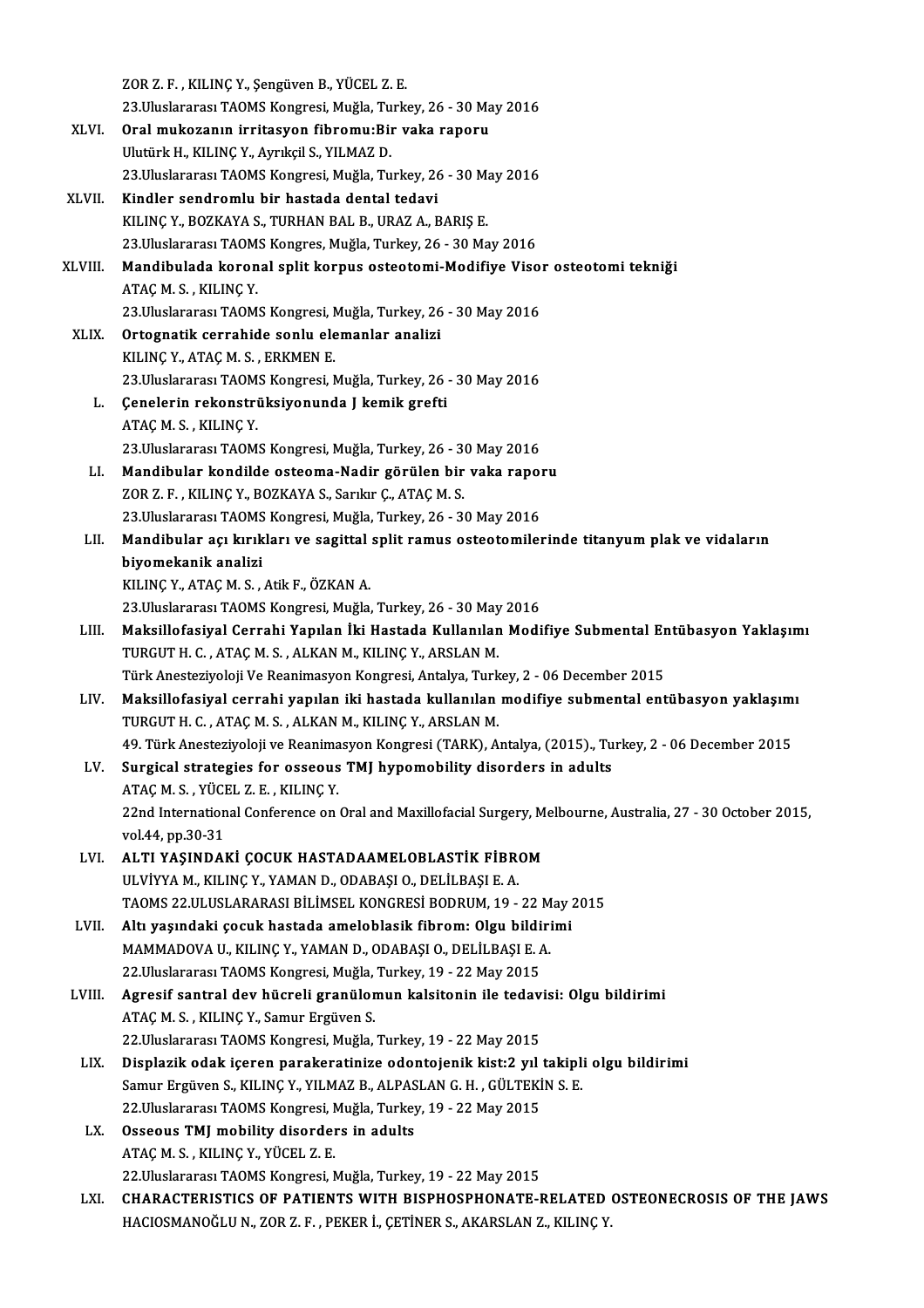17th International Congress on Oral Pathology and Medicine-Joint Meeting of the British Society for Oral and<br>Marillafacial Pathology, Istanbul, Turkey, 25,, 20 May 2014, yol 110, np 205 17th International Congress on Oral Pathology and Medicine-Joint Meeting o<br>Maxillofacial Pathology, İstanbul, Turkey, 25 - 30 May 2014, vol.119, pp.205<br>Important tool that dinastly affasta the fasial harmany : Ossass san 17th International Congress on Oral Pathology and Medicine-Joint Meeting of the British<br>Maxillofacial Pathology, İstanbul, Turkey, 25 - 30 May 2014, vol.119, pp.205<br>LXII. Important tool that directly affects the facial har Maxillofacial Pathology, İstanbul, Turkey, 25 - 30 May 2014, vol.119, pp.205<br>Important tool that directly affects the facial harmony : Osseos genioplasties 22th Congress of the European Association of Cranio-Maxillofacial Surgery, Prag, Czech Republic, 23 - 26<br>September 2014 ATAÇ M. S., KILINÇ Y., YÜCEL E. 22th Congress of the European Association of Cranio-Maxillofacial Surgery, Prag, Czec<br>September 2014<br>LXIII. Hipertansiyon atakları ile tetiklenen trigeminal nevralji ve vasküler patoloji<br>SAHİN S. KARAN N. B. KU INC V September 2014<br>Hipertansiyon atakları ile teti<br>ŞAHİN Ş., KARAN N. B. , KILINÇ Y.<br>12 Husal Ağrı Kongresi, İstanbul Hipertansiyon atakları ile tetiklenen trigeminal nevr<br>ŞAHİN Ş., KARAN N. B. , KILINÇ Y.<br>13.Ulusal Ağrı Kongresi, İstanbul, Turkey, 5 - 08 June 2014<br>Lataral neriodental kist Olsu ranevy SAHİN Ş., KARAN N. B. , KILINÇ Y.<br>13.Ulusal Ağrı Kongresi, İstanbul, Turkey,<br>LXIV. Lateral periodontal kist-Olgu raporu<br>MAMMADOVA U., YAMAN D., KILINÇ Y. 13. Ulusal Ağrı Kongresi, İstanbul, Turkey, 5 - 08 June 2014 21.UluslararasıTAOMSKongresi,Muğla,Turkey,18 -22May2014 MAMMADOVA U., YAMAN D., KILINÇ Y.<br>21.Uluslararası TAOMS Kongresi, Muğla, Turkey, 18 - 22 May 2014<br>LXV. Patient-Centered Quality of Life (QOL)Measures After Temporomandibular Total Joint Replacement<br>Surgery 21.Uluslai<br>Patient-C<br>Surgery<br>Schwartz Patient-Centered Quality of Life (QOL)Measures After Tem<br>Surgery<br>Schwartz D., Baur D., Quereshy F., Alaxailly X., Demko C., KILINÇ Y.<br>95th Annual Meating of AAOMS Orlando United States Of America Surgery<br>Schwartz D., Baur D., Quereshy F., Alaxailly X., Demko C., KILINÇ Y.<br>95th Annual Meeting of AAOMS, Orlando, United States Of America, 7 - 12 October 2013, vol.71, pp.28 Schwartz D., Baur D., Quereshy F., Alaxailly X., Demko C., KILINÇ Y.<br>95th Annual Meeting of AAOMS, Orlando, United States Of America, 7 - 12 October 20<br>LXVI. Bone quality assessment in grafted versus non grafted sites A CB 95th Annual Meeting of AAOMS, Orlando, U<br>Bone quality assessment in grafted ve<br>KILINÇ Y., TEPPA J., BAUR D., QUERESHY F.<br>94th Annual Meeting of AAOMS, San Diego Bone quality assessment in grafted versus non grafted sites A CBCT study<br>KILINÇ Y., TEPPA J., BAUR D., QUERESHY F.<br>94th Annual Meeting of AAOMS, San Diego, United States Of America, 10 - 15 September 2012, vol.70, pp.54-55 KILINÇ Y., TEPPA J., BAUR D., QUERESHY F.<br>94th Annual Meeting of AAOMS, San Diego, United States Of *i*<br>LXVII. Rekürrent unikistik ameloblastoma:Bir olgu sunumu<br>SARISOY Z. S., KILINÇ Y., OKKAN G., SHUİBAT A., YÜCEL Z. E. 94th Annual Meeting of AAOMS, San Diego, United States Of .<br>Rekürrent unikistik ameloblastoma:Bir olgu sunumu<br>SARISOY Z. Ş. , KILINÇ Y., OKKAN G., SHUİBAT A., YÜCEL Z. E.<br>19 Uluslararası TAOMS Kongresi, Antalya Turkey, 2., 18.Uluslararası TAOMS Kongresi, Antalya, Turkey, 2 - 06 October 2011 SARISOY Z. Ş. , KILINÇ Y., OKKAN G., SHUİBAT A., YÜCEL Z. E.<br>18.Uluslararası TAOMS Kongresi, Antalya, Turkey, 2 - 06 October 2011<br>LXVIII. Wharton kanalındaki dev sialolitin diyot lazer kullanılarak uzaklaştırılması<br>19. 18.Uluslararası TAOMS Kongresi, A<br>Wharton kanalındaki dev sialo<br>KILINÇ Y., ÇETİNER S., YÜCETAŞ Ş.<br>19. Uluslararası TAOMS Kongresi Wharton kanalındaki dev sialolitin diyot lazer kullanılarak uzak<br>KILINÇ Y., ÇETİNER S., YÜCETAŞ Ş.<br>18. Uluslararası TAOMS Kongresi, Antalya, Turkey, 2 - 06 October 2011<br>Olay sunumu: Sonken mu? onilonsi mi? KILINÇ Y., ÇETİNER S., YÜCETAŞ Ş.<br>18. Uluslararası TAOMS Kongresi, Antalya, Turkis.<br>LXIX. Olgu sunumu: Senkop mu? epilepsi mi?<br>21. VILINC Y. ABSLAN M. ISIZ P. 18. Uluslararası TAOMS Kong<br>Olgu sunumu: Senkop mu?<br>KILINÇ Y., ARSLAN M., IŞIK B.<br>Türk Anesteriyeleli ve Beanin Olgu sunumu: Senkop mu? epilepsi mi?<br>KILINÇ Y., ARSLAN M., IŞIK B.<br>Türk Anesteziyoloji ve Reanimasyon Derneği Kongresi., Turkey, 27 - 31 October 2010 KILINÇ Y., ARSLAN M., IŞIK B.<br>Türk Anesteziyoloji ve Reanimasyon Derneği Kongresi., Turkey, 27 - 31 October 2010<br>LXX. Use of double layered autogenous symphyseal and xenograft packed with collagen membrane in Türk Anesteziyoloji ve Reanimasyon Derneği Kongresi., Turkey<br>Use of double layered autogenous symphyseal and xeno<br>reconstruction of alveolar cleft : Report of a technique<br>ATAC M.S., KU INC V. ÜÇÜNCÜ N. VÜÇEL E Use of double layered autogenous sym<br>reconstruction of alveolar cleft : Repor<br>ATAÇ M. S., KILINÇ Y., ÜÇÜNCÜ N., YÜCEL E.<br>The 1st Scientific Congress of Hellenia Jaroo reconstruction of alveolar cleft : Report of a technique<br>ATAÇ M. S. , KILINÇ Y., ÜÇÜNCÜ N., YÜCEL E.<br>The 1st Scientific Congress of Hellenic, Israeli and Turkish Association of Oral and Maxillofacial Surgeons<br>(ULATOMS) in ATAÇ M. S. , KILINÇ Y., ÜÇÜNCÜ N., YÜCEL E.<br>The 1st Scientific Congress of Hellenic, Israeli and Turkish Association of Oral and Maxillofacial Surgeons<br>(HIATOMS) in conjunction with the 17th Scientific Congress of Turkish The 1st Scientific Congress of Hellenic, Israeli and<br>(HIATOMS) in conjunction with the 17th Scientific<br>Surgeons, İstanbul, Turkey, 14 - 17 October 2010<br>Invested L. Scientenur for releasing hilateral (HIATOMS) in conjunction with the 17th Scientific Congress of Turkish Association of Oral and<br>Surgeons, İstanbul, Turkey, 14 - 17 October 2010<br>LXXI. Inverted L osteotomy for releasing bilateral TMJ ankylosis: Report of a t Surgeons, İstanbul, Turkey, 14 - 17 October 2010<br>Inverted L osteotomy for releasing bilateral TMJ<br>ATAÇ M. S. , KILINÇ Y., SAMUR S., ÇOLAK E., YÜCEL Z. E.<br>The 1st Scientific Congress of Hellenis Israeli and Turki ATAÇ M. S. , KILINÇ Y., SAMUR S., ÇOLAK E., YÜCEL Z. E.<br>The 1st Scientific Congress of Hellenic, Israeli and Turkish Association of Oral and Maxillofacial Surgeons ATAÇ M. S. , KILINÇ Y., SAMUR S., ÇOLAK E., YÜCEL Z. E.<br>The 1st Scientific Congress of Hellenic, Israeli and Turkish Association of Oral and Maxillofacial Surgeons<br>(HIATOMS) in conjunction with The 17th Scientific Congress The 1st Scientific Congress of Hellenic, Israeli and<br>(HIATOMS) in conjunction with The 17th Scientific<br>Surgeons, İstanbul, Turkey, 14 - 17 October 2010<br>Betrespective evaluation of phobis er bandi (HIATOMS) in conjunction with The 17th Scientific Congress of Turkish Association of Oral and Maxillofacial<br>Surgeons, İstanbul, Turkey, 14 - 17 October 2010<br>LXXII. Retrospective evaluation of phobic or handicapped patient' Surgeons, İstanbul, Turkey, 14 - 17 October 2010<br>Retrospective evaluation of phobic or handicapped patient's sedation tecniques for dental treatment<br>IŞIK B., KILINÇ Y., ARSLAN M., ATAÇ M. S. Retrospective evaluation of phobic or handicapped patient's sedation tecniques for dental trea<br>IŞIK B., KILINÇ Y., ARSLAN M., ATAÇ M. S.<br>The 1st Scientific Congress of HITAOMS in conjunction with The 17th Scientific Congre IŞIK B., KILINÇ Y., ARSLAN M., ATAÇ M. S.<br>The 1st Scientific Congress of HITAOMS in conjunction<br>Türkiye, 14-17 October 2010, 14 - 17 October 2010<br>Betrespective evaluation of phobis er bandisa The 1st Scientific Congress of HITAOMS in conjunction with The 17th Scientific Congress of TAOMS, İstan<br>Türkiye, 14-17 October 2010, 14 - 17 October 2010<br>LXXIII. Retrospective evaluation of phobic or handicapped patient s Türkiye, 14-17 October 2010, 14 - 17 October 2010<br>Retrospective evaluation of phobic or handica<br>treatment<br>IŞIK B., KILINÇ Y., ARSLAN M., ATAÇ M. S. Retrospective evaluation of phobic or handicapped patient s sedation techniques for dental The 1st Scientific Congress of Hellenic, Israeli and Turkish Association of Oral and Maxillofacial Surgeons IŞIK B., KILINÇ Y., ARSLAN M., ATAÇ M. S.<br>The 1st Scientific Congress of Hellenic, Israeli and Turkish Association of Oral and Maxillofacial Surgeons<br>(HIATOMS) in conjunction with The 17th Scientific Congress of Turkish As The 1st Scientific Congress of Hellenic, Israeli and<br>(HIATOMS) in conjunction with The 17th Scientifi<br>Surgeons, İstanbul, Turkey, 14 - 17 October 2010